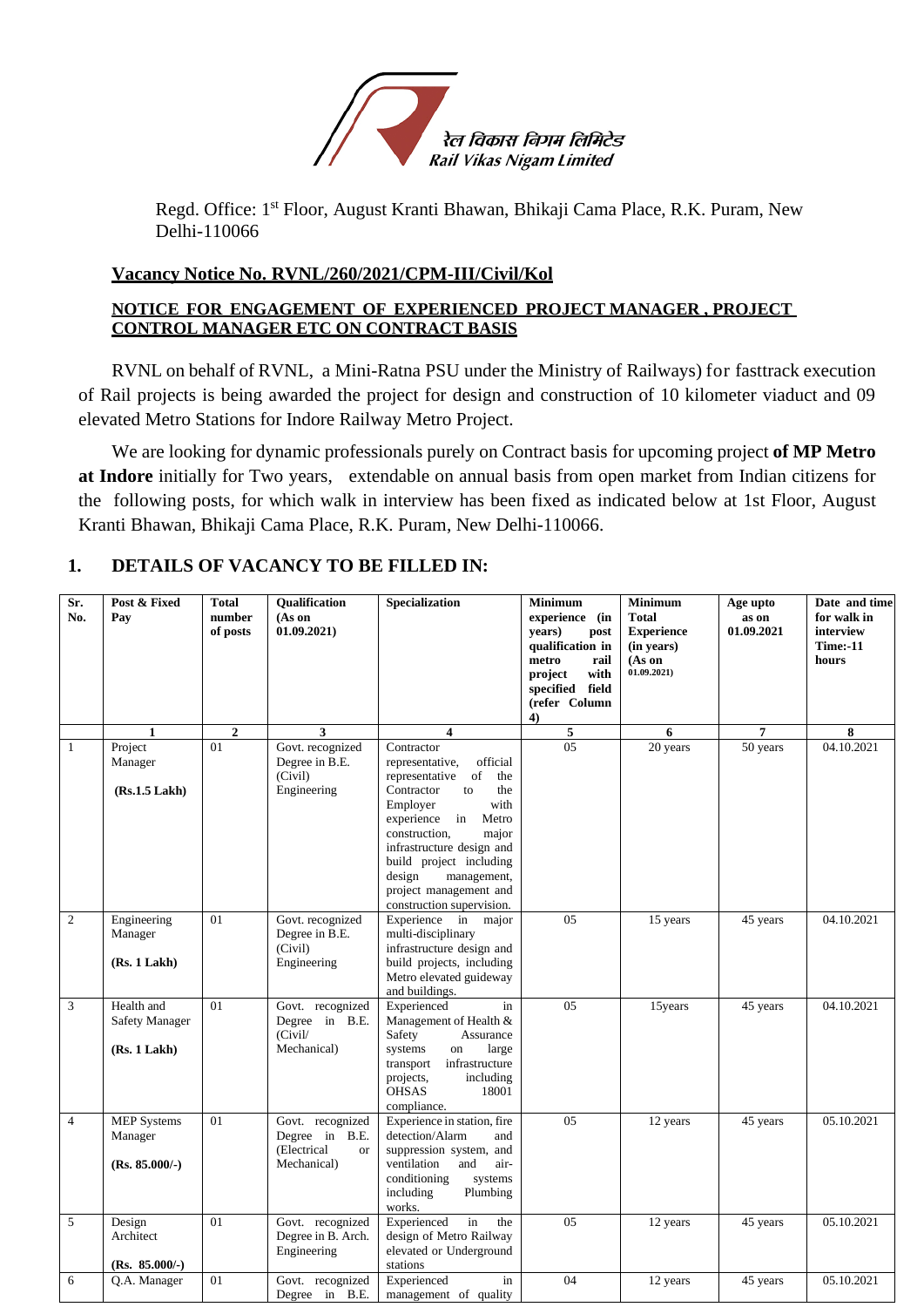|        | $(Rs. 85.000/-)$                                                                       |    | (Civil)<br>Engineering                                                              | Assurance systems on<br>large<br>transport                                                                                                                                                |    |          |          |            |
|--------|----------------------------------------------------------------------------------------|----|-------------------------------------------------------------------------------------|-------------------------------------------------------------------------------------------------------------------------------------------------------------------------------------------|----|----------|----------|------------|
|        |                                                                                        |    |                                                                                     | infrastructure projects.                                                                                                                                                                  |    |          |          |            |
| $\tau$ | Environmental<br>Manager<br>$(Rs. 85.000/-)$                                           | 01 | Govt. recognized<br>Degree in B.E.<br>(Env.)                                        | Experienced<br>in<br>management<br>of<br>Environmental<br>Assurance systems on<br>transport<br>large<br>infrastructure<br>projects,<br>including ISO 14001                                | 04 | 12 years | 45 years | 05.10.2021 |
| 8      | Structural<br>Engineer<br>$(Rs. 75.000/-)$                                             | 01 | Govt. recognized<br>Degree in B.E.<br>(Civil)<br>Engineering                        | compliance.<br>Experienced in Civils,<br><b>Stations</b><br>Metro<br>and<br><b>Structures</b><br>on<br>large<br>infrastructure rail/Metro<br>projects.                                    | 05 | 10 years | 40 years | 06.10.2021 |
| 9      | Q.C. Manager<br>$(Rs. 75.000/-)$                                                       | 02 | Govt. recognized<br>Degree in B.E<br>(Civil)<br>Engineering                         | Experienced<br>in<br>management of Quality<br>Control Systems on large<br>transport infrastructure<br>projects.                                                                           | 04 | 10 years | 40 years | 06.10.2021 |
| 10     | Civil<br>Construction<br>Manager<br>$(Rs. 75.000/-)$                                   | 02 | Govt. recognized<br>Degree in B.E.<br>(Civil)<br>Engineering                        | Experienced in Major<br>infrastructure design and<br>build and experience in<br>Metro Viaduct Guideway<br>and Station construction.                                                       | 05 | 10 years | 40 years | 06.10.2021 |
| 11     | Senior<br>Geotechnical<br>Engineer<br>$(Rs. 75.000/-)$                                 | 01 | Gov.t recognized<br>Degree in M. Tech<br>(Geotech) or M.<br>Sc. (Geology)           | Experience<br>in<br>geotechnical<br>site<br>investigation<br>and<br>reporting.                                                                                                            | 05 | 10 years | 40 years | 06.10.2021 |
| 12     | <b>MEP</b><br>Construction<br>Engineer<br>$(Rs. 75.000/-)$                             | 02 | Govt. recognized<br>Degree in B.E<br>(one electrical and<br>one Mechanical)         | Experienced in major<br>infrastructure design and<br>build and experience of<br>fit-out of Metro Stations<br>including<br>Plumbing                                                        | 05 | 10 years | 40 years | 07.10.2021 |
| 13     | <b>MEP Testing</b><br>and<br>Commissioning<br>Manager/Engin<br>eer<br>$(Rs. 75.000/-)$ | 01 | Govt. recognized<br>Degree in B.E<br>(electrical<br><b>or</b><br>Mechanical)        | works<br>Co-ordinate all activities<br>of the commissioning<br>schedule, so that there is<br>completion of testing,<br>and commissioning of<br>system including<br>the<br>Plumbing works. | 05 | 10 years | 40 years | 07.10.2021 |
| 14     | Architectural<br>Construction<br>Manager/Expert<br>$(Rs. 75.000/-)$                    | 01 | Govt. recognized<br>Degree in B. Arch.                                              | Experienced in major<br>infrastructure design and<br>build and experience of<br>fit-out of Metro Stations.                                                                                | 05 | 10 years | 40 years | 07.10.2021 |
| 15     | Stakeholder<br>Manager/<br>utility Manager<br>$(Rs. 75.000/-)$                         | 01 | Govt. recognized<br>Degree in B.E.<br>(Civil)<br>Engineering                        | Primary contact with all<br>external parties and will<br>discuss<br>meet,<br>and<br>understand their needs<br>and issues and manage<br>their expectations                                 | 03 | 10 years | 40 years | 07.10.2021 |
| 16     | Commercial<br>Manager<br>$(Rs. 75.000/-)$                                              | 01 | Govt. recognized<br>Degree in B.E.<br>(Civil)<br>Engineering and<br>Cost Accountant | Provide oversight on all<br>commercial<br>matter<br>relating to the design,<br>construction and supply<br>contracts, managing the<br>procurement and budget<br>control functions.         | 05 | 10 years | 40 years | 08.10.2021 |
| 17     | <b>Risk Manager</b><br>$(Rs. 75.000/-)$                                                | 01 | Govt. recognized<br>Degree in B.E<br>(Civil)<br>Engineering                         | Experienced<br>in<br>identifying risks to the<br>project and to<br>the<br>program as a whole<br>through a systematic<br>approach and developing<br>risk mitigation strategies.            | 05 | 10 years | 40 years | 08.10.2021 |
| 18     | Sustainability<br>Manager<br>$(Rs. 75.000/-)$                                          | 01 | Govt. recognized<br>Degree B.E (Civil)<br>Engineering                               | Provide implementation<br>oversight and assurance<br>and<br>performance<br>reporting<br>on<br>all<br>sustainability<br>matters<br>including sustainability<br>certification.              | 03 | 10 years | 40 years | 08.10.2021 |
| 19     | Interface<br>Manager<br>$(Rs. 75.000/-)$                                               | 01 | Govt. recognized<br>Degree in B.E<br>(electrical or Civil<br>or Electronics)        | Manage and document<br>design interface between<br>disciplines<br>all<br>and<br>stakeholders.                                                                                             | 05 | 10 years | 40 years | 09.10.2021 |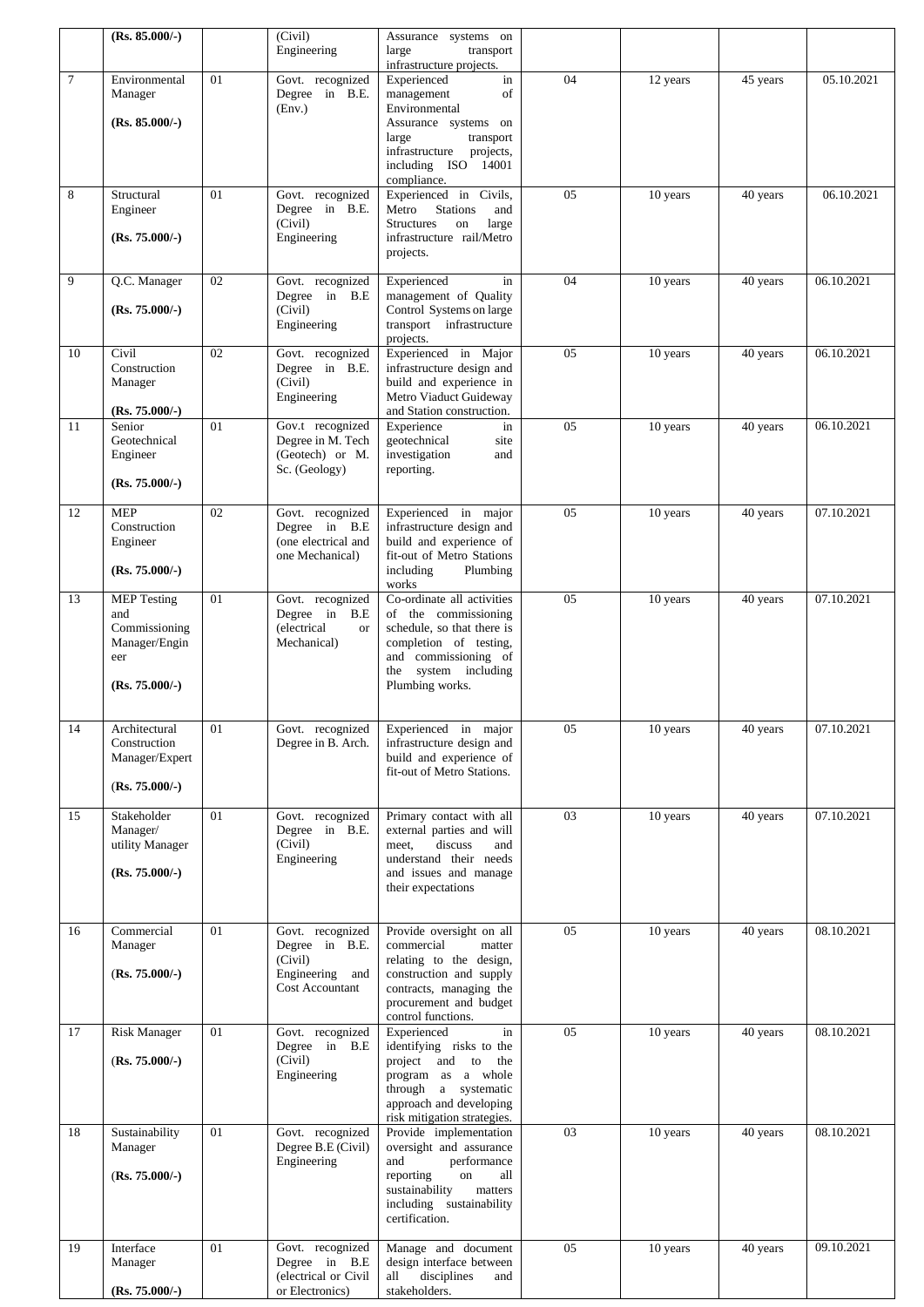| 20       | System<br>Assurance<br>Manager<br>$(Rs. 75.000/-)$                 | 01       | Govt. recognized<br>Degree in B.E<br>(electrical<br><b>or</b><br>Mechanical)                                                                                                                                                                                                                                                                                                                                                                                                                                 | Responsible<br>for<br>the<br>implementation of all<br>systems<br>assurance<br>requirements<br>including<br>hazard, configuration and<br>requirement<br>management.                     | 03                                                                                                                                            | 10 years                                                                                                     | 40 years              | 09.10.2021               |
|----------|--------------------------------------------------------------------|----------|--------------------------------------------------------------------------------------------------------------------------------------------------------------------------------------------------------------------------------------------------------------------------------------------------------------------------------------------------------------------------------------------------------------------------------------------------------------------------------------------------------------|----------------------------------------------------------------------------------------------------------------------------------------------------------------------------------------|-----------------------------------------------------------------------------------------------------------------------------------------------|--------------------------------------------------------------------------------------------------------------|-----------------------|--------------------------|
| 21       | <b>BIM Manager</b><br>Rs. 60.000/- for<br>diploma holder           | 01       | Govt. recognized<br>diploma/graduate<br>Engineering/<br>in<br>Architecture                                                                                                                                                                                                                                                                                                                                                                                                                                   | Provide oversight on all<br>building<br>information<br>management and Clash<br>detection                                                                                               | 03                                                                                                                                            | 10 years                                                                                                     | 40 years              | 09.10.2021               |
|          | Rs. 75.000/-<br>for degree<br>holder                               |          |                                                                                                                                                                                                                                                                                                                                                                                                                                                                                                              |                                                                                                                                                                                        |                                                                                                                                               |                                                                                                              |                       |                          |
| 22       | Project Control<br>Manager<br>$(Rs. 75.000/-)$                     | 01       | Govt. recognized<br>Degree in B.E.<br>(Civil)<br>Engineering                                                                                                                                                                                                                                                                                                                                                                                                                                                 | Experience in<br>major<br>infrastructure<br>design-<br>build projects, including<br>design<br>management,<br>project management and<br>construction<br>and<br>management<br>reporting. | 05                                                                                                                                            | 10 years                                                                                                     | 40 years              | 09.10.2021               |
| 23       | Lead Structural<br>Engineer cum<br>Manager<br><b>Rs. 1.5 Lakh)</b> | 02       | Govt. recognized<br>Degree in M. Tech<br>(Structures)                                                                                                                                                                                                                                                                                                                                                                                                                                                        | in<br>Experienced<br>the<br>design/review of Metro<br>Viaduct Guideway and<br><b>Station structures</b>                                                                                | 05                                                                                                                                            | 20 years                                                                                                     | 50 years              | 21.10.2021               |
| 24       | Lead Electrical<br>Engineer<br>(Rs. 1 Lakh)                        | 01       | Govt. recognized<br>Degree in B.E<br>(Electrical)                                                                                                                                                                                                                                                                                                                                                                                                                                                            | Experience<br>in<br>the<br>design/review of Metro<br>Station<br>Electrical<br>Systems                                                                                                  | 05                                                                                                                                            | 15 years                                                                                                     | 45 years              | 21.10.2021               |
| 25       | Lead<br>Mechanical<br>Engineer<br>(Rs. 1 Lakh)                     | 01       | Govt. recognized<br>Degree in B.E<br>(Mechanical)                                                                                                                                                                                                                                                                                                                                                                                                                                                            | Experience<br>in<br>the<br>design/review of Metro<br>Station Mechanical and<br>plumbing systems, Fire<br>Life Safety installations,<br>and ventilation and air<br>conditioning systems | 05                                                                                                                                            | 15 years                                                                                                     | 45 years              | 21.10.2021               |
| 26       | Lead Architect<br>(Rs. 1 Lakh)                                     | 01       | Govt. recognized<br>Degree in B. Arch.<br>Engineering                                                                                                                                                                                                                                                                                                                                                                                                                                                        | Experienced<br>in<br>the<br>architectural<br>design/review of Metro<br>railway elevated Stations                                                                                       | 05                                                                                                                                            | 15 years                                                                                                     | 45 years              | 21.10.2021               |
| 27       | Senior<br>Geotechnical<br>Engineer<br>(Rs. 1 Lakh)                 | 01       | Govt. recognized<br>Degree in M. Tech<br>(Geotech)                                                                                                                                                                                                                                                                                                                                                                                                                                                           | Experienced<br>in<br>Geotechnical designs,<br>site investigation and<br>reporting                                                                                                      | 05                                                                                                                                            | 15 years                                                                                                     | 45 years              | 21.10.2021               |
| 28<br>29 | <b>Chief Safety</b><br>Manager<br>$(Rs.75.000/-)$<br>Senior Safety | 01<br>01 | Govt. Recognized<br>Degree in<br>1. B.E/B.Tech<br>Engineering*<br>along with full<br>time<br>degree/diploma in<br>safety<br>from<br>recognized<br>institution/body.<br>2.Two-year<br>duration full time<br>regular<br>of<br>programme<br>M.E. in industrial<br>safety<br>from<br>recognized<br>institution/body.<br>3.B.E. in Fire and<br>Safety Engineer<br>from recognized<br>institution/body. *<br>Preferably from<br>Civil/<br>Mechanical/Electr<br>ical Engineering<br>Discipline.<br>Govt. Recognized | $\sim$                                                                                                                                                                                 | $05$ (in the<br>capacity of<br>Chief/Senior<br>Safety Officer<br>of similar<br>project of<br>equivalent<br>scale.<br>$\overline{\phantom{a}}$ | 10 years for all<br>category except<br>$(3)$ where it<br>should not be<br>less than 12<br>years.<br>07 Years | 40 Years<br>35 Years) | 22.10.2021<br>22.10.2021 |
|          | Manager<br>(Electrical)<br>(Rs. 75.000/-)                          |          | Degree<br>in<br>Electrical<br>Engineering along<br>with<br>Govt.<br>recognized<br>Electrical License<br>holder                                                                                                                                                                                                                                                                                                                                                                                               |                                                                                                                                                                                        |                                                                                                                                               | (in construction<br>Sector)                                                                                  |                       |                          |
| 30       | Senior Safety<br>Manager                                           | 01       | Govt.<br>(a)<br>Recognized                                                                                                                                                                                                                                                                                                                                                                                                                                                                                   | $\sim$                                                                                                                                                                                 | $\overline{\phantom{a}}$                                                                                                                      | 07 years<br>(for category a)                                                                                 | 35 Years              | 22.10.2021               |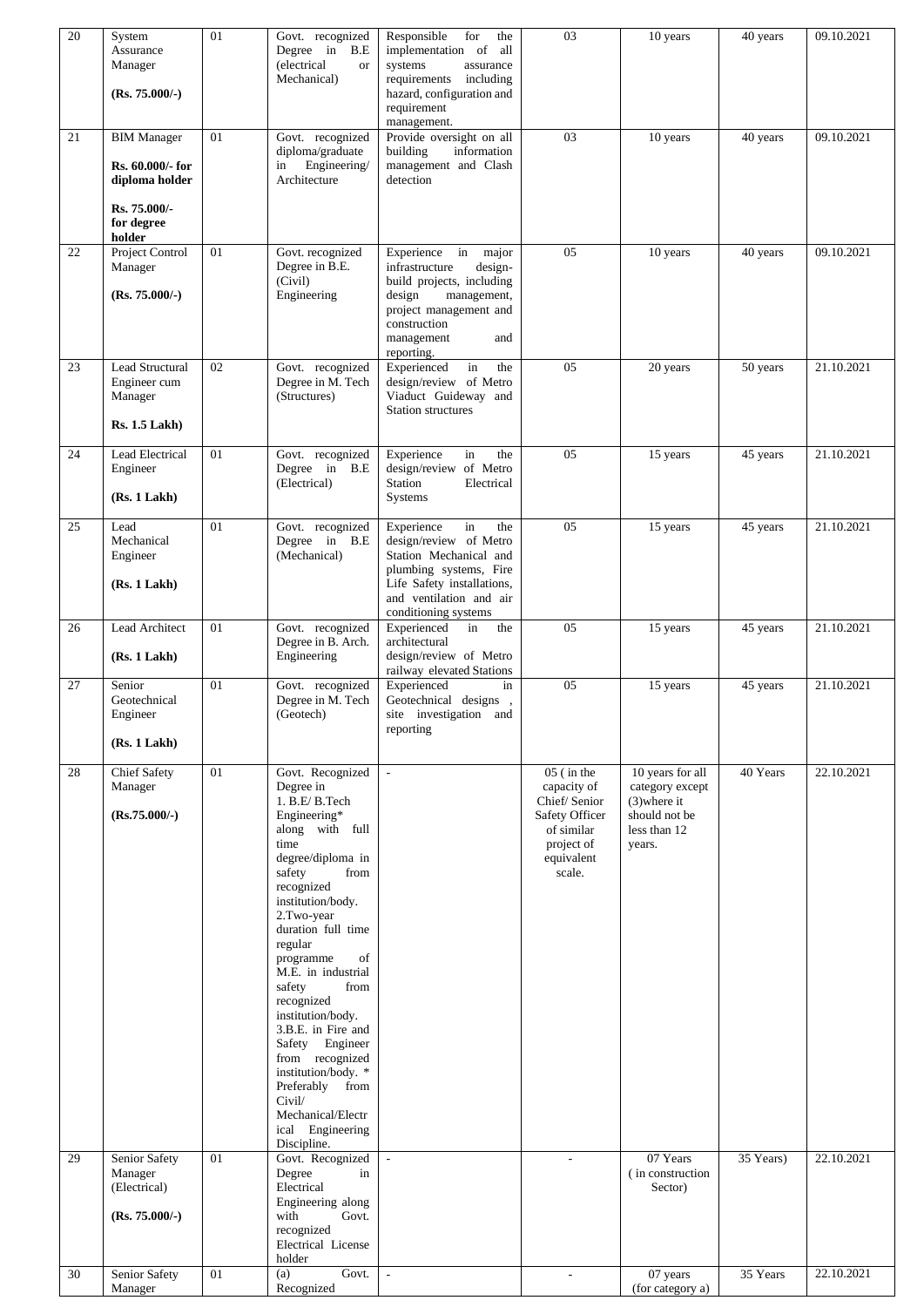|    | $(Rs.75.000/-)$<br>$(Rs.50.000/-)$   |    | Degree in<br>1. B.E/B.Tech<br>Engineering*<br>along with full<br>time<br>degree/diploma in<br>safety<br>from<br>recognized<br>institution/body.<br>2.Two-year<br>duration full time<br>regular<br>of<br>programme<br>M.E. in industrial<br>safety<br>from<br>recognized<br>institution/body.<br>3.B.E. in Fire and<br>Safety Engineer<br>from recognized<br>institution/body. *<br>Preferably from<br>Civil/<br>Mechanical/Electr<br>ical Engineering<br>Discipline.<br>$(b)$ Any of<br>the<br>following<br>category: -<br>Govt. Recognized<br>Degree in<br>1. B.Sc<br>(with<br>physics,<br>Chemistry/ Maths<br>stream) with one<br>year Full Time<br>Safety diploma<br>Full<br>2.<br>Time<br>regular<br>Three<br>Years<br>duration<br>diploma<br>in<br>Engineering* with<br>one<br>year<br>Full Time Safety<br>diploma from a<br>recognized<br>institution/body.<br>* Preferably from<br>Civil/<br>Mechanical/Electr<br>ical Engineering<br>Discipline. |                                              |                          | 10 Years<br>(for category b)                                 | 40 Years              |            |
|----|--------------------------------------|----|----------------------------------------------------------------------------------------------------------------------------------------------------------------------------------------------------------------------------------------------------------------------------------------------------------------------------------------------------------------------------------------------------------------------------------------------------------------------------------------------------------------------------------------------------------------------------------------------------------------------------------------------------------------------------------------------------------------------------------------------------------------------------------------------------------------------------------------------------------------------------------------------------------------------------------------------------------|----------------------------------------------|--------------------------|--------------------------------------------------------------|-----------------------|------------|
| 31 | Senior Safety<br>Manager (Fire)      | 01 | Govt. Recognized<br>Degree in i) B.E.                                                                                                                                                                                                                                                                                                                                                                                                                                                                                                                                                                                                                                                                                                                                                                                                                                                                                                                    | $\mathcal{L}$                                | $\overline{\phantom{a}}$ | 07 Years<br>(for category i)                                 | $\overline{35}$ years | 22.10.2021 |
|    | $(Rs. 75.000/-)$<br>$(Rs. 50.000/-)$ |    | (Fire)<br><b>OR</b><br>ii) Graduate with<br>Govt.<br>any<br>recognized<br>diploma in Fire<br>Safety.                                                                                                                                                                                                                                                                                                                                                                                                                                                                                                                                                                                                                                                                                                                                                                                                                                                     |                                              |                          | & (10 Years for<br>Category ii) in<br>Construction<br>Sector | 40 Years              |            |
| 32 | Occupational<br>Health Officer       | 01 | MBBS with Govt.<br>recognized<br>degree/diploma in<br>industrial/occupati                                                                                                                                                                                                                                                                                                                                                                                                                                                                                                                                                                                                                                                                                                                                                                                                                                                                                | $\mathbb{Z}^2$                               | $\overline{\phantom{a}}$ | 01 Years<br>(in construction)<br>sector)                     | 32 Years              | 25.10.2021 |
| 33 | $(Rs.60.000/-)$<br>Chief             | 01 | onal health.<br>Govt. Recognized                                                                                                                                                                                                                                                                                                                                                                                                                                                                                                                                                                                                                                                                                                                                                                                                                                                                                                                         | $\Box$                                       | $\blacksquare$           | 05 Years (for                                                | 35 Years              | 25.10.2021 |
|    | Environment<br>Officer               |    | Degree in<br>1. B.E./B. Tech                                                                                                                                                                                                                                                                                                                                                                                                                                                                                                                                                                                                                                                                                                                                                                                                                                                                                                                             |                                              |                          | category 1 in<br>construction                                |                       |            |
|    | $(Rs. 50.000/-)$                     |    | with<br>Post<br>Graduation/Diplo<br>in<br>ma                                                                                                                                                                                                                                                                                                                                                                                                                                                                                                                                                                                                                                                                                                                                                                                                                                                                                                             |                                              |                          | sector)                                                      |                       |            |
|    |                                      |    | Environmental<br>Engineering.                                                                                                                                                                                                                                                                                                                                                                                                                                                                                                                                                                                                                                                                                                                                                                                                                                                                                                                            |                                              |                          |                                                              |                       |            |
|    |                                      |    | <b>OR</b><br>2. B.SC with M.                                                                                                                                                                                                                                                                                                                                                                                                                                                                                                                                                                                                                                                                                                                                                                                                                                                                                                                             |                                              |                          | 06 Years(for<br>category 2 in                                |                       |            |
|    |                                      |    | Sc<br>in<br>Environmental<br>Science from a<br>recognized<br>institution/body.                                                                                                                                                                                                                                                                                                                                                                                                                                                                                                                                                                                                                                                                                                                                                                                                                                                                           |                                              |                          | construction<br>sector)                                      | 35 Years              |            |
| 34 | <b>Public Relation</b><br>Officer    | 01 | Govt. recognized<br>Degree in PG in                                                                                                                                                                                                                                                                                                                                                                                                                                                                                                                                                                                                                                                                                                                                                                                                                                                                                                                      | Responsible<br>to<br>manage/handle press, PR |                          | 07 years                                                     | 35 years              | 26.10.2021 |
|    | $(Rs 50.000/-)$                      |    | Mass<br>Communication/                                                                                                                                                                                                                                                                                                                                                                                                                                                                                                                                                                                                                                                                                                                                                                                                                                                                                                                                   | activities, band visibility                  |                          |                                                              |                       |            |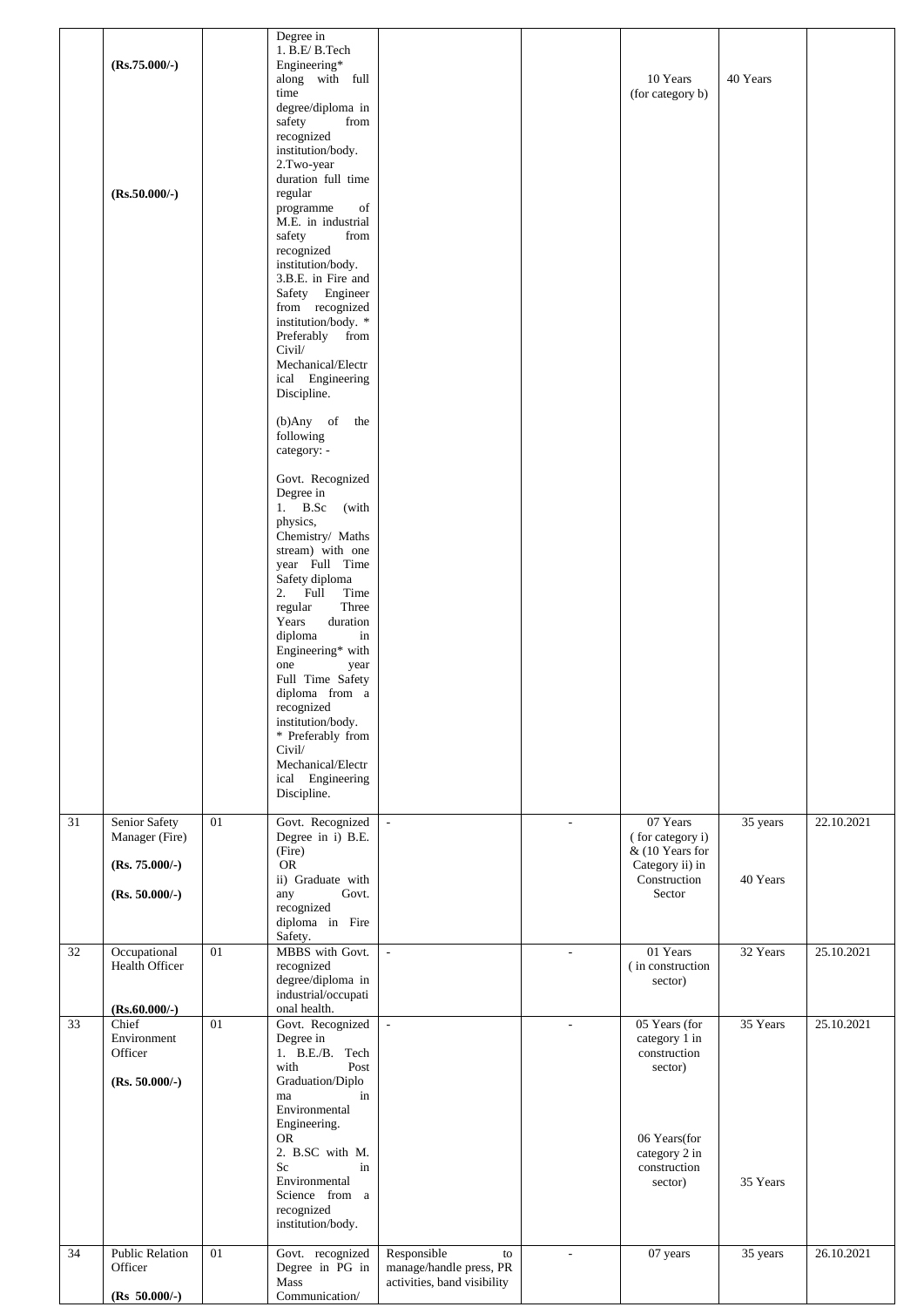|    |                                           |    | Journalism                                          |               |        |                              |          |            |
|----|-------------------------------------------|----|-----------------------------------------------------|---------------|--------|------------------------------|----------|------------|
| 35 | Junior Safety<br>Manager                  | 01 | Govt.<br>a)<br>Recognized                           | $\mathcal{L}$ | ÷      | 01 Year (for<br>category a)  | 32 Years | 26.10.2021 |
|    | $(Rs. 50.000/-)$                          |    | Degree in<br>$1.$ B.E/ $\operatorname{B}.$ Tech     |               |        |                              |          |            |
|    |                                           |    | Engineering*                                        |               |        |                              |          |            |
|    |                                           |    | along with full<br>time                             |               |        | 05 Years (for<br>category b) | 35 Years |            |
|    |                                           |    | degree/diploma in                                   |               |        |                              |          |            |
|    |                                           |    | safety<br>from<br>recognized                        |               |        |                              |          |            |
|    |                                           |    | institution/body.                                   |               |        |                              |          |            |
|    |                                           |    | 2.<br>Two-year<br>duration full time                |               |        | 07 Years (for                | 35 Years |            |
|    |                                           |    | regular                                             |               |        | category c)                  |          |            |
|    |                                           |    | programme<br>$_{\mathrm{of}}$<br>M.E. in industrial |               |        |                              |          |            |
|    |                                           |    | safety<br>from                                      |               |        |                              |          |            |
|    |                                           |    | recognized<br>institution/body.                     |               |        |                              |          |            |
|    |                                           |    | 3. B.E. in Fire and                                 |               |        |                              |          |            |
|    |                                           |    | Safety Engineer<br>from recognized                  |               |        |                              |          |            |
|    |                                           |    | institution/body. *                                 |               |        |                              |          |            |
|    |                                           |    | Preferably from<br>Civil/                           |               |        |                              |          |            |
|    |                                           |    | Mechanical/Electr                                   |               |        |                              |          |            |
|    |                                           |    | ical Engineering<br>Discipline.                     |               |        |                              |          |            |
|    |                                           |    |                                                     |               |        |                              |          |            |
|    | $(Rs. 40.000/-)$                          |    | the<br>$(b)$ Any of<br>following                    |               |        |                              |          |            |
|    |                                           |    | category: -                                         |               |        |                              |          |            |
|    |                                           |    | Govt. Recognized                                    |               |        |                              |          |            |
|    |                                           |    | Degree in<br>1. B.Sc<br>(with                       |               |        |                              |          |            |
|    |                                           |    | physics,<br>Chemistry/ Maths                        |               |        |                              |          |            |
|    |                                           |    | stream) with one                                    |               |        |                              |          |            |
|    |                                           |    | year Full Time<br>Safety diploma                    |               |        |                              |          |            |
|    |                                           |    | 2. Full<br>Time                                     |               |        |                              |          |            |
|    |                                           |    | Three<br>regular<br>duration<br>Years               |               |        |                              |          |            |
|    |                                           |    | diploma<br>in                                       |               |        |                              |          |            |
|    |                                           |    | Engineering* with<br>one<br>year                    |               |        |                              |          |            |
|    |                                           |    | Full Time Safety                                    |               |        |                              |          |            |
|    |                                           |    | diploma from a<br>recognized                        |               |        |                              |          |            |
|    |                                           |    | institution/body.<br>*Preferably from               |               |        |                              |          |            |
|    |                                           |    | Civil/Mechanical/                                   |               |        |                              |          |            |
|    |                                           |    | Electrical<br>Engineering                           |               |        |                              |          |            |
|    |                                           |    | Discipline.                                         |               |        |                              |          |            |
|    |                                           |    |                                                     |               |        |                              |          |            |
|    |                                           |    | (c)Any Graduate                                     |               |        |                              |          |            |
|    | $(Rs. 40.000/-)$                          |    | degree along with<br>one-year<br>Full               |               |        |                              |          |            |
|    |                                           |    | Time<br>Safety                                      |               |        |                              |          |            |
|    |                                           |    | diploma from a<br>recognized                        |               |        |                              |          |            |
|    |                                           |    | institutional/                                      |               |        |                              |          |            |
| 36 | Junior Safety                             | 01 | body.<br>Govt. Recognized                           | $\sim$        | ÷      | 03 years                     | 32 Years | 26.10.2021 |
|    | Manager<br>(Electrical)                   |    | Full<br>Time<br>in<br>regular<br>Three              |               |        | (in)<br>construction         |          |            |
|    |                                           |    | Duration<br>Years                                   |               |        | sector)                      |          |            |
|    | $(Rs. 40.000/-)$                          |    | Diploma<br>in<br>Electrical                         |               |        |                              |          |            |
|    |                                           |    | Engineering along<br>with<br>Govt.                  |               |        |                              |          |            |
|    |                                           |    | recognized                                          |               |        |                              |          |            |
|    |                                           |    | Electrical License<br>holder.                       |               |        |                              |          |            |
| 37 | Junior Safety                             | 01 | Govt. Recognized                                    | ÷.            | $\sim$ | 03 Years                     | 32 Years | 26.10.2021 |
|    | Manager (Fire)                            |    | Diploma holder in<br>Fire Safety.                   |               |        | (in construction<br>sector)  |          |            |
| 38 | $(Rs.40.000/-)$<br><b>Traffic Manager</b> | 01 | Govt. Recognized                                    | $\sim$        | $\sim$ | 02 Years                     | 32 Years | 27.10.2021 |
|    |                                           |    | Degree in Traffic                                   |               |        | (in construction             |          |            |
|    | $(Rs. 40.000/-)$                          |    | Planning/Manage<br>ment.                            |               |        | sector)                      |          |            |
|    |                                           |    | <b>OR</b>                                           |               |        |                              |          |            |
|    |                                           |    | Experienced<br>Police/Para-                         |               |        |                              |          |            |
|    |                                           |    |                                                     |               |        |                              |          |            |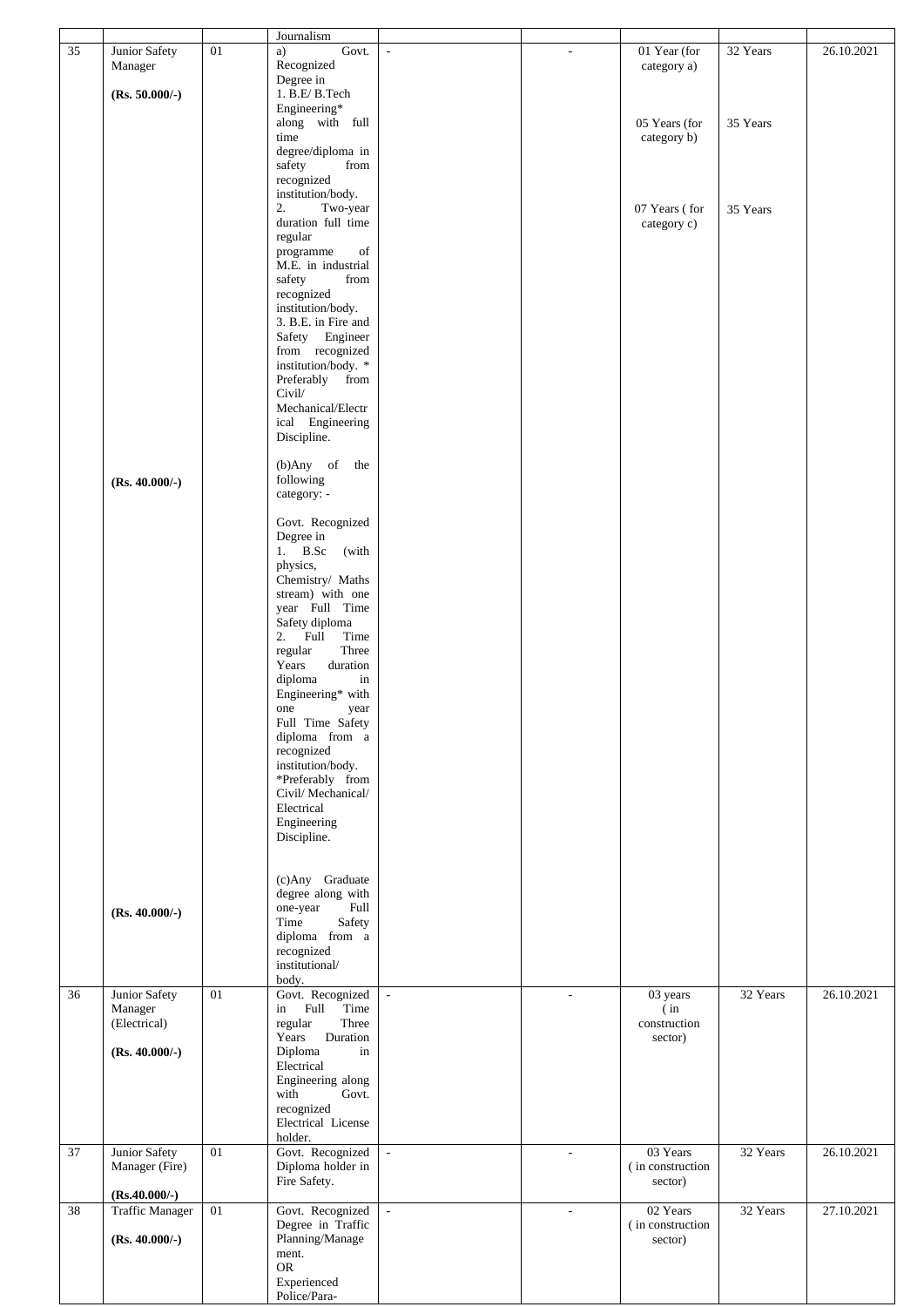|    |                        |        | Military<br>Retired<br>Officer.      |        |                          |                               |          |            |
|----|------------------------|--------|--------------------------------------|--------|--------------------------|-------------------------------|----------|------------|
| 39 | Labour Welfare         | 01     | Govt. Recognized                     |        |                          | 02 Years (in                  | 32 Years | 27.10.2021 |
|    | Officer                |        | Degree/Diploma/P                     |        |                          | construction                  |          |            |
|    |                        |        | course<br>G<br>in                    |        |                          | sector)                       |          |            |
|    | $(Rs.40.000/-)$        |        | Welfare<br>Labour                    |        |                          |                               |          |            |
|    |                        |        | related fields like                  |        |                          |                               |          |            |
|    |                        |        | Law, Personnel/<br>Industrial        |        |                          |                               |          |            |
|    |                        |        | Relations etc.                       |        |                          |                               |          |            |
| 40 | Senior                 | 01     | Govt. Recognized                     |        |                          | 03Years (for                  | 32 Years | 28.10.2021 |
|    | Environment            |        | Degree<br>in                         |        |                          | category 1 in                 |          |            |
|    | Officer                |        | 1.B.E.B.<br>Tech                     |        |                          | construction                  |          |            |
|    |                        |        | with<br>Post                         |        |                          | sector)                       |          |            |
|    |                        |        | Graduation/Diplo                     |        |                          |                               |          |            |
|    | $(Rs.40.000/-)$        |        | in<br>ma<br>Environmental            |        |                          |                               |          |            |
|    |                        |        | <b>OR</b><br>Engineering             |        |                          |                               |          |            |
|    |                        |        | B.E/B.Tech<br>in                     |        |                          |                               |          |            |
|    |                        |        | Environmental                        |        |                          |                               |          |            |
|    |                        |        | Engineering form                     |        |                          | 04 Years(for                  |          |            |
|    |                        |        | recognized<br>a                      |        |                          | category 2 in                 |          |            |
|    |                        |        | institution/body<br><b>OR</b>        |        |                          | construction                  |          |            |
|    |                        |        | 2.B.SC with M. Sc                    |        |                          | sector)                       |          |            |
|    |                        |        | in Environmental                     |        |                          |                               |          |            |
|    |                        |        | Science from a                       |        |                          |                               |          |            |
|    |                        |        | recognized                           |        |                          |                               |          |            |
|    |                        |        | institution/body.                    |        |                          |                               |          |            |
| 41 | Environment            | 01     | Govt. Recognized                     | $\sim$ | ٠                        | 01 years (for                 |          | 28.10.2021 |
|    | Officer                |        | Degree<br>in<br>1.B.E.B.<br>Tech     |        |                          | category 1 in<br>construction |          |            |
|    | $(Rs. 35.000/-)$       |        | Post<br>with                         |        |                          | sector)                       |          |            |
|    |                        |        | Graduation/Diplo                     |        |                          |                               |          |            |
|    |                        |        | in<br>ma                             |        |                          |                               |          |            |
|    |                        |        | Environmental                        |        |                          |                               |          |            |
|    |                        |        | Engineering<br><b>or</b>             |        |                          |                               |          |            |
|    |                        |        | in<br>B.E/B.Tech                     |        |                          |                               |          |            |
|    |                        |        | Environmental<br>Engineering from    |        |                          | 02 Years(for                  |          |            |
|    |                        |        | recognized<br>a                      |        |                          | category 2 in                 |          |            |
|    |                        |        | institution/body.                    |        |                          | construction                  |          |            |
|    |                        |        | <b>OR</b>                            |        |                          | sector)                       |          |            |
|    |                        |        | 2.B.SC with M. Sc                    |        |                          |                               |          |            |
|    |                        |        | in Environmental                     |        |                          |                               |          |            |
|    |                        |        | Science from a<br>recognized         |        |                          |                               |          |            |
|    |                        |        | institution/body.                    |        |                          |                               |          |            |
| 42 | Housekeeping           | $01\,$ | Diploma in any                       |        |                          | 02 years                      | 32 Years | 28.10.2021 |
|    | Manager                |        | branch<br>of                         |        |                          | (in construction              |          |            |
|    |                        |        | Engineering<br><b>or</b>             |        |                          | sector)                       |          |            |
|    | $(Rs.30.000/-)$        |        | any graduate                         |        |                          |                               |          |            |
| 43 | Document<br>Controller | 01     | Graduate<br>Any<br>from a recognized |        | $\overline{\phantom{a}}$ | 02 Years<br>(in construction  | 32 Years | 29.10.2021 |
|    |                        |        | university                           |        |                          | sector)                       |          |            |
|    | $(Rs.20.000/-)$        |        |                                      |        |                          |                               |          |            |
| 44 | Environment            | 01     | Senior Secondary                     |        | $\overline{\phantom{a}}$ | With or without               | 30 Years | 29.10.2021 |
|    | Warden                 |        | School qualified                     |        |                          | experience                    |          |            |
|    |                        |        | or equivalent.                       |        |                          |                               |          |            |
|    | $(Rs.15.000/-)$        |        |                                      |        |                          |                               |          |            |
| 45 | <b>Safety Steward</b>  | $01\,$ | Senior Secondary<br>School qualified | $\sim$ | $\overline{\phantom{a}}$ | 01 Year<br>(in construction   | 32 Years | 29.10.2021 |
|    |                        |        | along<br>with                        |        |                          | Sector)                       |          |            |
|    | $(Rs.15.000/-)$        |        | minimum<br><b>Six</b>                |        |                          |                               |          |            |
|    |                        |        | Months duration                      |        |                          |                               |          |            |
|    |                        |        | Certificate Course                   |        |                          |                               |          |            |
|    |                        |        | in Safety.                           |        |                          |                               |          |            |

## **Notes:**

i) All mandatory educational/professional qualifications should have been obtained from a recognized university/deemed university/autonomous institutes incorporated by an Act of Parliament or State Legislature in India or UGC Act or from Government approved/recognized institutions.

ii) Experience gained after obtaining the minimum educational qualification prescribed for the post will be taken into consideration for ascertaining eligibility for the post.

iii) **Crucial date** for determining eligibility with reference to length of post-qualification experience and others:

Applicants should possess the requisite length of post-qualification experience and should meet other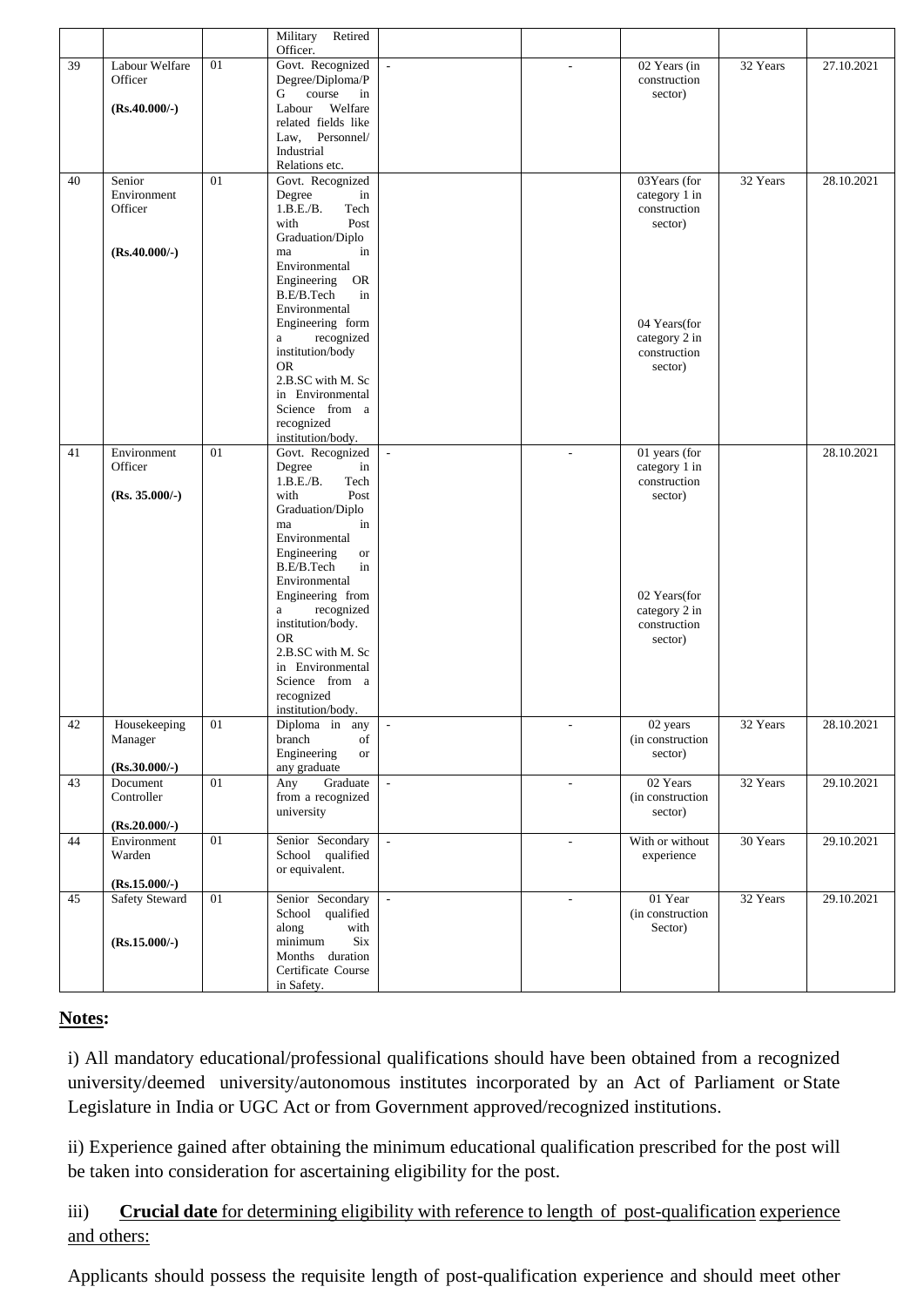eligibility criteria as on **01-09-2021**.

iv) For computing the length of experience the preference will be given to the experience in Railway or Central/State Govt./PSUs executing Railway Infrastructure Construction together shall be taken into consideration.

**2. Scheme of Selection:** The selection will be through Walk in interview which will be held at the Corporate Office of RVNL. at 1st Floor, August Kranti Bhawan, Bhikaji Cama Place, R.K. Puram, New Delhi-110066. Selected Candidates will have to undergo medical examination.

**3. Resignation:** One- m o n t h advance notice shall be required before seeking resignation fromRVNL.

**4.** The responsibility to establish eligibility for the post applied for with reference to all the prescribed eligibility conditions rests with the applicant.

**5.** Candidates should apply for one post only as the process of selection for all the posts will be held simultaneously.

# **6. Other Instructions:**

a) Candidates currently serving in Govt/Quasi Govt. offices/Public Sector Undertakings shall haveto submit "No Objection Certificate" from their employer at the time of walk in interview, failing which they shall not be allowed to appear in walk in interview and their candidatures shall be treated as cancelled.

b) On final selection for contractual appointment in RVNL such a candidate, who has been working in Govt/PSU/private entity in any capacity, should produce the document conveying the acceptance of his resignation from service of his last employer. In the absence of such document, he shall not be allowed to join RVNL.

c) Before submitting the application, candidate must ensure that he/she fulfills all the eligibility criteria as laid down in this vacancy notice. His/her candidature will be purely provisional subject to eligibility and other verifications before or after his/her contractual appointment in RVNL.

d) The decision of RVNL about the mode of selection, number of vacancies, eligibility conditions, shortlisting of candidates for screening/interaction, etc. shall be final and binding. No correspondence will be entertained in this regard.

e) Applicants should note that contract appointment on the post will not confer any lien and/or right on selected candidates for regularization of his services in RVNL or grant of any other benefit /compensation allowed to regular employees of RVNL.

**7. Verification of documents:** The candidate called for Screening/Interaction shall be required to produce original documents relating to educational qualifications, experience, caste certificates etc. for verification and also to submit self-attested photocopies thereof at the time of walk in interview. If the identity of the candidate is in doubt or he/she is not able to produce the requisite documents or there is mismatch of information in the documents or he/she is found ineligible for the post applied for or any other claim made in this application if found to be incorrect, he/she will not be allowed to appear in the walk in interview and his candidature will be treated as cancelled.

**8. Travelling expenses**: No traveling expenses will be paid to the candidates for appearing in screening/interaction.

**9.** Canvassing in any form will disqualify a candidate.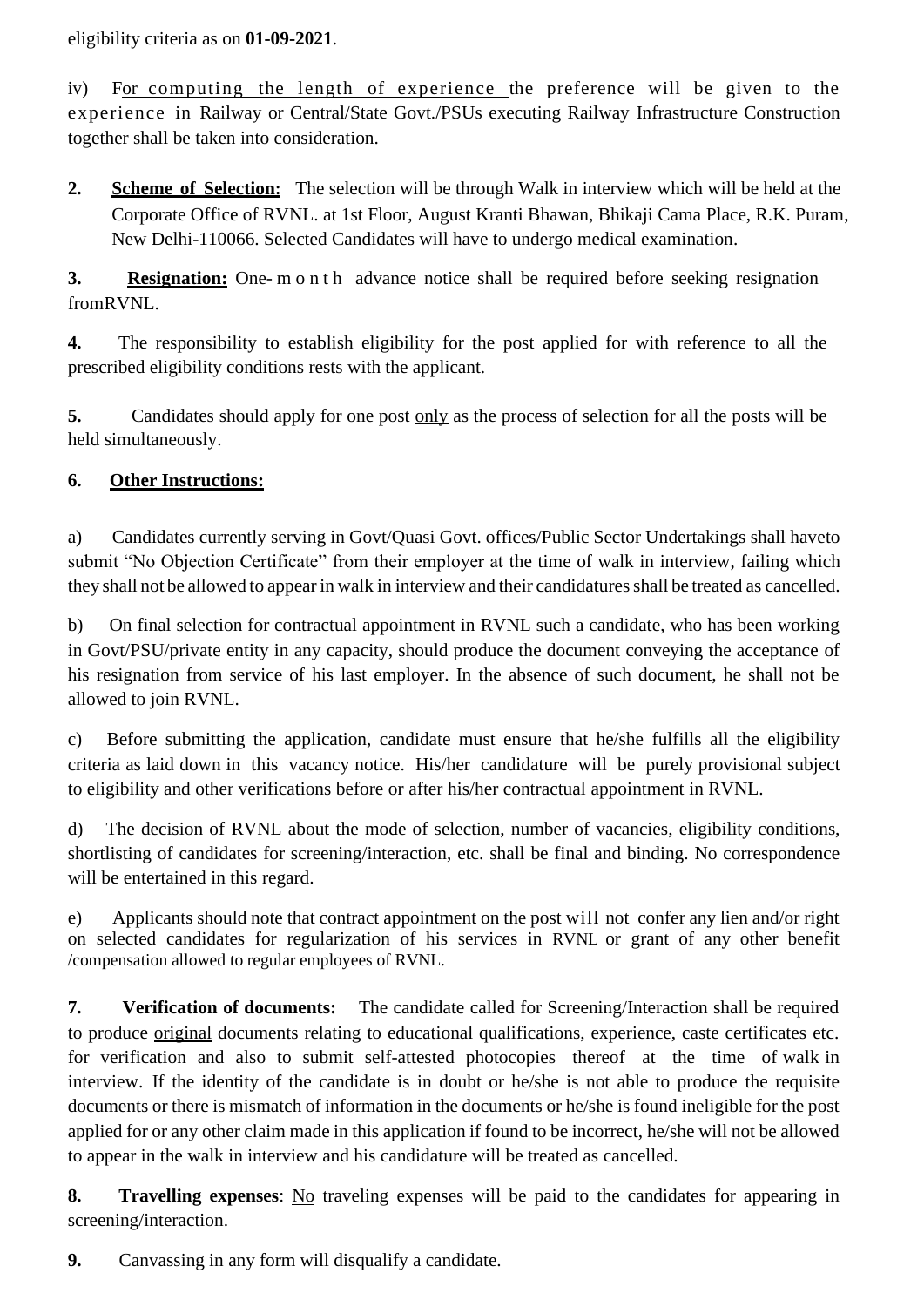**10.** The process of examination/recruitment does not involve any correspondence by RVNL with candidate at any stage regarding deficiency in application/documents, etc. It shall be responsibility of the candidate to satisfy himself as to his fulfilling the eligibility criteria, and also to furnish correct, complete and desired information/documents etc. Applicant would be required to furnish requisite documents so as to substantiate his/her eligibility for the post. No correspondence will be entertained from the candidates found ineligible or not shortlisted and thus not allowed in the walk in interview or for their non-selection.

## **11. ACTION AGAINST MISCONDUCT:**

Candidates are advised in their own interest that they should not furnish any documents/information that are false, tampered, fabricated, having overwriting, having correction marks and they should not suppress any material information while filling up application.

**12 Documents required at the time of walk in interview**: The candidate should note that the following documents are required to be produced for in walk in interview:-

- a) Matriculation Certificate (for age proof).
- b) Certificates and Mark-sheets in support of the required educational/professional qualifications.
- c) Certificates in proof of experience, clearly indicating the length and field of experience.
- d) Caste certificate (In case applicant belongs to SC/ ST/ OBC (non-creamy layer).

e) Copy of the appointment letter in support of appointment to the post in the organization in which currently working along with valid Identity card/current pay slip issued by the company.

f) Photo I.D. proof and address proof (Passport/Aadhaar Card/Driving License/PAN card/ Voter I. Card) issued by Central/State Govt.

g) 'No Objection Certificate' if the candidate is working in any Govt./PSU/ attached or subordinate organization or any public body substantially funded by the Govt.

**12. Information on website only:** Any corrigendum to this notice/further information/details regarding applications or applicants/any other information regarding intimation for screening/ interaction/notices/results/panels shall be posted only on the official website of RVNL. No publication in any other media will be made. Therefore, the candidates are advised to keep updating themselves by checking the **'Career -- Jobs'** section in RVNL website.

\*\*\*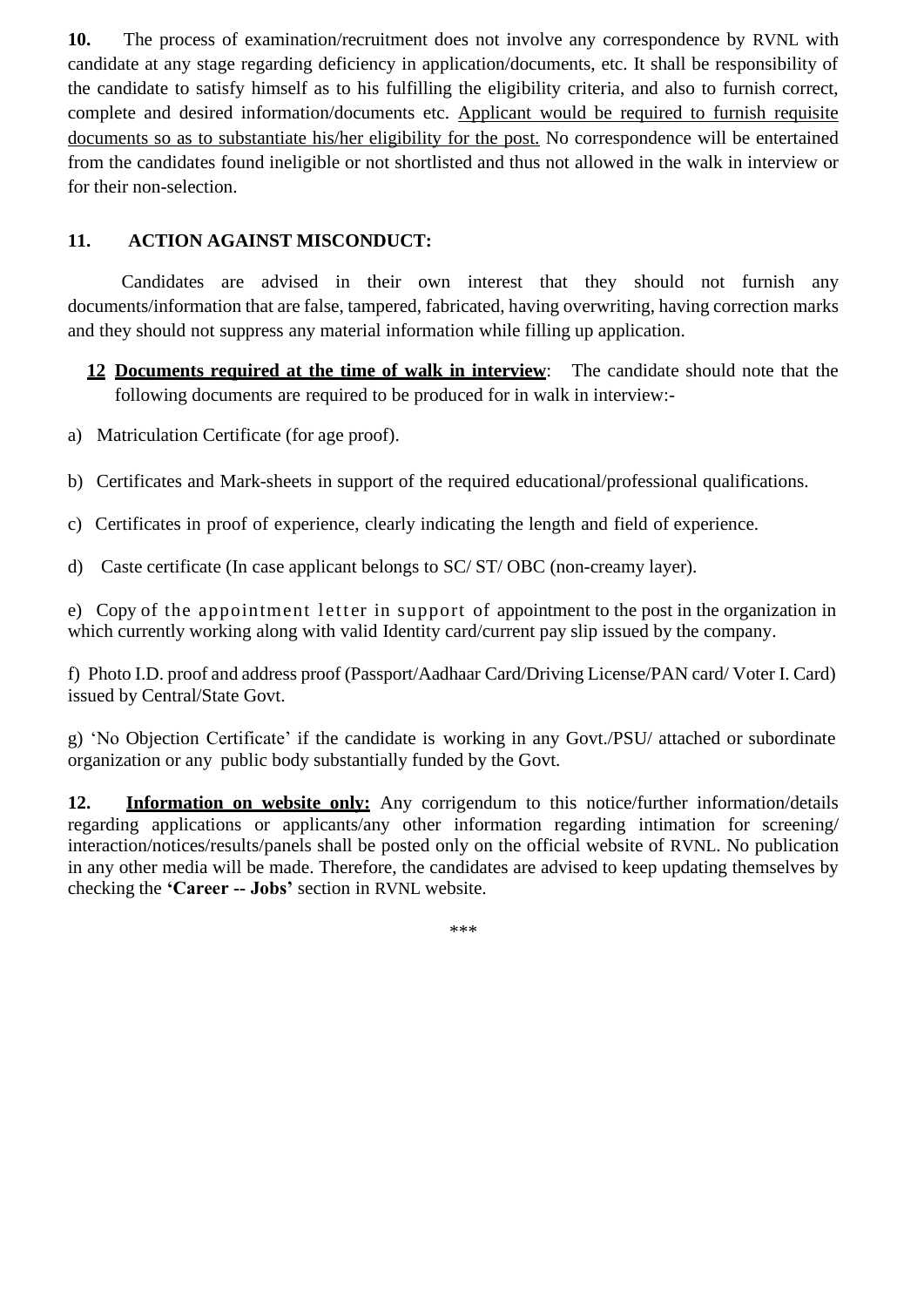## **ANNEXURE-I**

# **RAIL VIKAS NIGAM LIMITED**

## **Vacancy Notice No.RVNL/260/2021/CPM-III/Civil/Kol**

## **APPLICATION FORM FOR ENGAGEMENT OF PM/PCM/EM/DESIGN ARCH./QC MANAGER ON CONTRACT BASIS FROM OPEN MARKET FOR UPCOMING PROJECT OF MP METRO AT INDORE**

| To, | The Addl. General Manager/HR<br>Room No. 253, 1 <sup>st</sup> Floor, August Kranti Bhawan,<br>Bhikaji Cama Place, R.K. Puram, New Delhi-110066 | Affix your<br>recent passport<br>size Photograph |  |  |  |  |
|-----|------------------------------------------------------------------------------------------------------------------------------------------------|--------------------------------------------------|--|--|--|--|
| 1)  |                                                                                                                                                |                                                  |  |  |  |  |
| 2)  | Name of the Candidate (IN BLOCK LETTERS):                                                                                                      |                                                  |  |  |  |  |
|     |                                                                                                                                                |                                                  |  |  |  |  |
|     |                                                                                                                                                |                                                  |  |  |  |  |
| 3)  | Father's Name (IN BLOCK LETTERS):                                                                                                              |                                                  |  |  |  |  |
|     |                                                                                                                                                |                                                  |  |  |  |  |
| 4)  | (a) Date of Birth:<br>Υ<br>M<br>M<br>D                                                                                                         |                                                  |  |  |  |  |
|     | (b) Present Age (As on 01.07.2021):                                                                                                            |                                                  |  |  |  |  |
|     | Years<br>Months<br>Days                                                                                                                        |                                                  |  |  |  |  |
| 5)  | Male<br>Sex:<br>Female                                                                                                                         |                                                  |  |  |  |  |
| 6)  | Aadhaar Number:                                                                                                                                |                                                  |  |  |  |  |
| 7)  | Community (UR/OBC-NCL (Non-Creamy Layer/SC/ST/EWS):                                                                                            |                                                  |  |  |  |  |
| 8)  | Religion:<br>9)                                                                                                                                |                                                  |  |  |  |  |
| 10) | Nationality:                                                                                                                                   |                                                  |  |  |  |  |
| 11) | Personal Marks of Identification (To be filled compulsorily, if no such mark, write "Nil")                                                     |                                                  |  |  |  |  |
|     |                                                                                                                                                |                                                  |  |  |  |  |
| 12) | <b>Address for Communication:</b>                                                                                                              |                                                  |  |  |  |  |
|     |                                                                                                                                                |                                                  |  |  |  |  |
|     |                                                                                                                                                |                                                  |  |  |  |  |
|     |                                                                                                                                                |                                                  |  |  |  |  |
| 13) | <b>Permanent Address:</b>                                                                                                                      |                                                  |  |  |  |  |
|     |                                                                                                                                                |                                                  |  |  |  |  |
|     |                                                                                                                                                |                                                  |  |  |  |  |
|     |                                                                                                                                                |                                                  |  |  |  |  |
| 14) | (i) Landline Telephone No. with STD Code: & Mobile No                                                                                          |                                                  |  |  |  |  |
|     |                                                                                                                                                |                                                  |  |  |  |  |